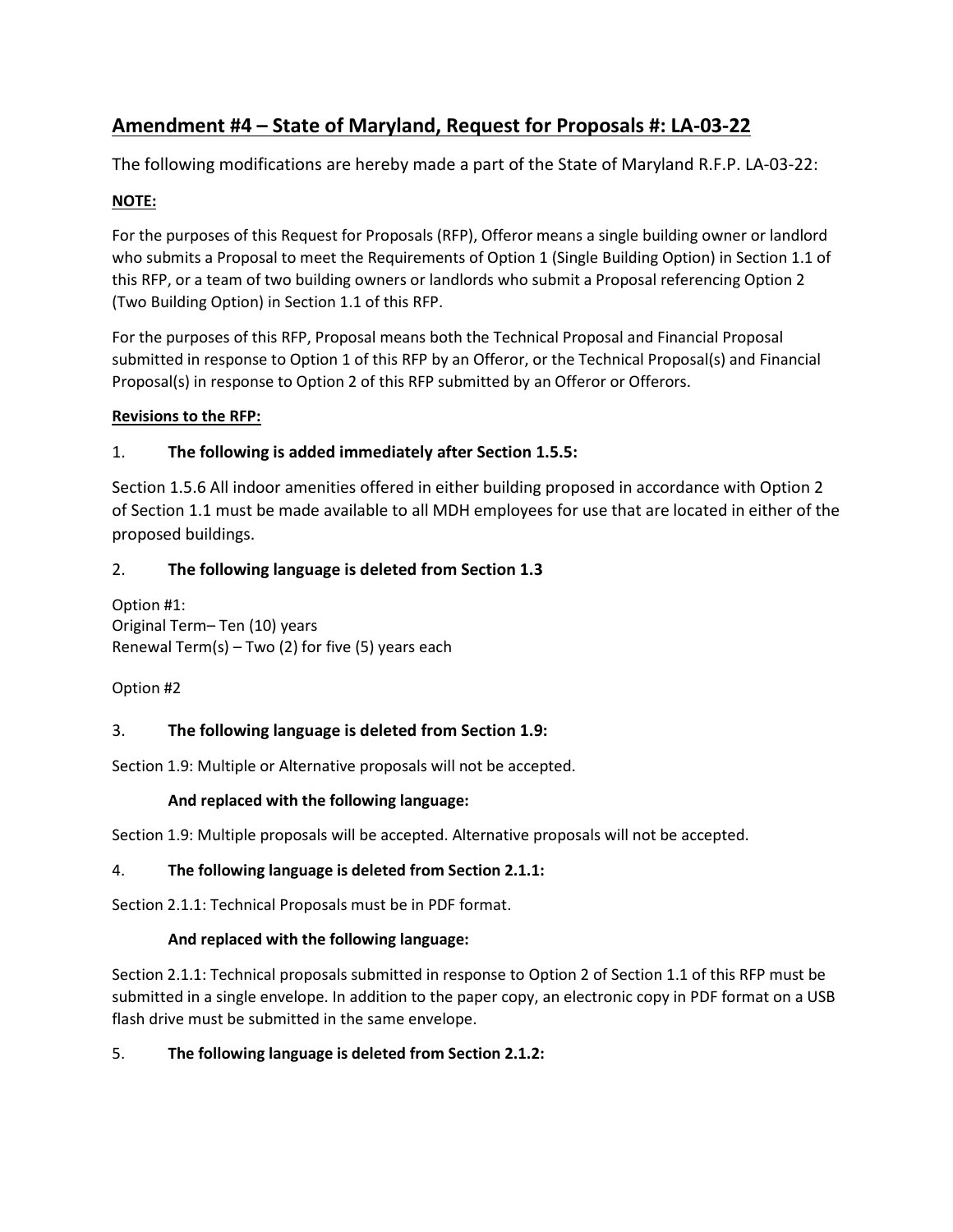Section 2.1.2: "The Department of General Services, Financial Proposal, Offer to Lease Space to the State of Maryland" (Attachment 1) constitutes the entirety of the Price Proposal that is required to be submitted.

#### **And replaced with the following language:**

Section 2.1.2: "The Department of General Services, Financial Proposal, Offer to Lease Space to the State of Maryland" (Attachment 1) constitutes the entirety of the Price Proposal that is required to be submitted for Option 1. If the Offeror(s) is/are submitting a Proposal in response to Option 2 of Section 1.1, a separate Financial Proposal is required for each building.

#### 6. **The following language is added as Section 2.1.3 immediately following Section 2.1.2 to address the Financial Proposal(s) portion of Option 2 (Two Building Option):**

2.1.3 "Offerors submitting Option 2 (Two Building Option) must submit separate Financial Proposals with separate rental rates for each building. The rental rates contained in each Financial Proposal must reflect market conditions and be supportable as a stand-alone Proposal. All other terms in the Financial Proposals must be consistent.

## 7. **The following language is deleted from Section 4:**

## *4. Evaluation and Selection Process*

[…] During the evaluation process, the Procurement Officer may determine at any time that a particular *Offeror is not susceptible for award.*

## **And replaced with the following language:**

# *4. Evaluation and Selection Process*

*[…] During the evaluation process, the Procurement Officer may determine at any time that a particular Proposal is not reasonably susceptible for award.*

# *8.* **The following language is deleted from Section 4.1.2:**

Section 4.1.2 **Access to Retail and Outdoor Amenities**. Offeror's Proposals are judged based on the availability of the following amenities within a 2-block radius of each building proposed:

# **And replaced with the following language:**

Section 4.1.2 **Access to Retail and Outdoor Amenities**. Offeror's Proposals are judged based on the availability of the following amenities within a 2-block radius of the building proposed for Option 1 or either building proposed for Option 2:

# 9. **The following language is added to the end of Section 5.1.2:**

If a team submits a Proposal in accordance with Option 2 of Section 1.1 and one building is not susceptible to award, then the entire Proposal will be deemed not susceptible to award.

# 10. **The following underlined language is added to Section 5.2:**